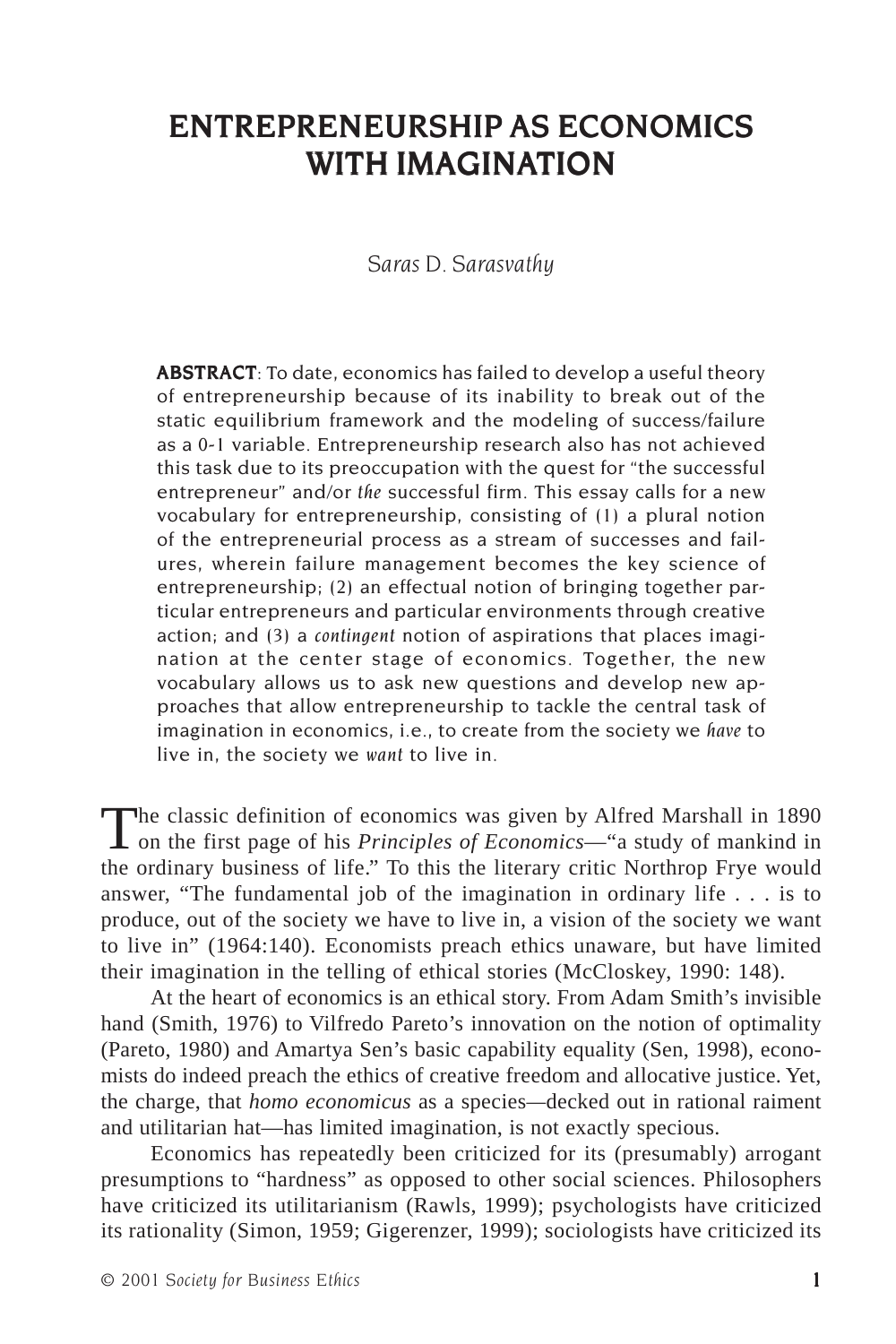individualism (Merton, 1957; Joas, 1996); historians have criticized its static method (Galambos, 1988); and its own rhetoricians have criticized its metaphors (McCloskey, 1990). On the one hand, one could argue that the root cause of this astonishing barrage of critical attention focused on economics is precisely due to its unarguable success in the living vocabularies and actions of recent generations of educated human beings around the world. On the other hand, however, the particular charge being investigated in this essay is the failure of economics to date to incorporate the task of imagination within its domain and therein develop a useful theory of entrepreneurship.<sup>1</sup>

### *Prologue*

If the task of entrepreneurship is to move us from the world we have to live in to the world we want to live in, this immediately **BEGS THE QUESTION** of how we are to determine what kind of world we want to live in. While ethicists such as Rawls (1999) and Walzer (1983) work to establish what we ought to want, economists largely assume we already know exactly what we want. Or more precisely, we behave as though we want what economists assume we want, namely, utility maximization in the individual, profit maximization in the firm, and welfare maximization in the economy (Friedman, 1953). Thus the task of imagination is trivialized and even expelled from the received theories of neo-classical economics and the story seems to end happily with efficient markets continually clearing up imbalances to create a world in equilibrium.

The vast expanses of empirical economics, however, even if strongly steeped in neo-classical theories, tell a more muddied story of what *homo economicus* wants. For example, in a major historical synthesis of several bodies of economic literature, Galambos (1988) identifies three purposes of the modern corporation. Chronologically, the antitrust literature first identifies the monopolistic thrust toward market control. This is later balanced by discoveries of the corporation's effort to increase operational efficiency, as evidenced in subsequent bodies of scholarship on New Business History, and transaction costs. Finally, we are brought to the necessity of continual innovation as a driving purpose of the modern corporation, and the sparseness of theories of innovation in the discipline.

Developments in theories of innovation have, of course, continued since the Galambos synthesis. But as recently as 1995, Richard Nelson, who along with Sidney Winter brought to economics the evolutionary theory of economic change, had to content himself with the dissatisfying statement: "It is clear that, *somehow*,<sup>2</sup> in the now advanced industrial nations, there have been mechanisms that have made the coevolution of technology, industrial organization, and institutions more broadly, move in directions that have led to sustained economic progress" (Nelson, 1995)*.*

Obversely, an inchoate but growing gaggle of researchers in entrepreneurship has continued to sing the paeans of the entrepreneur/intrapreneur/new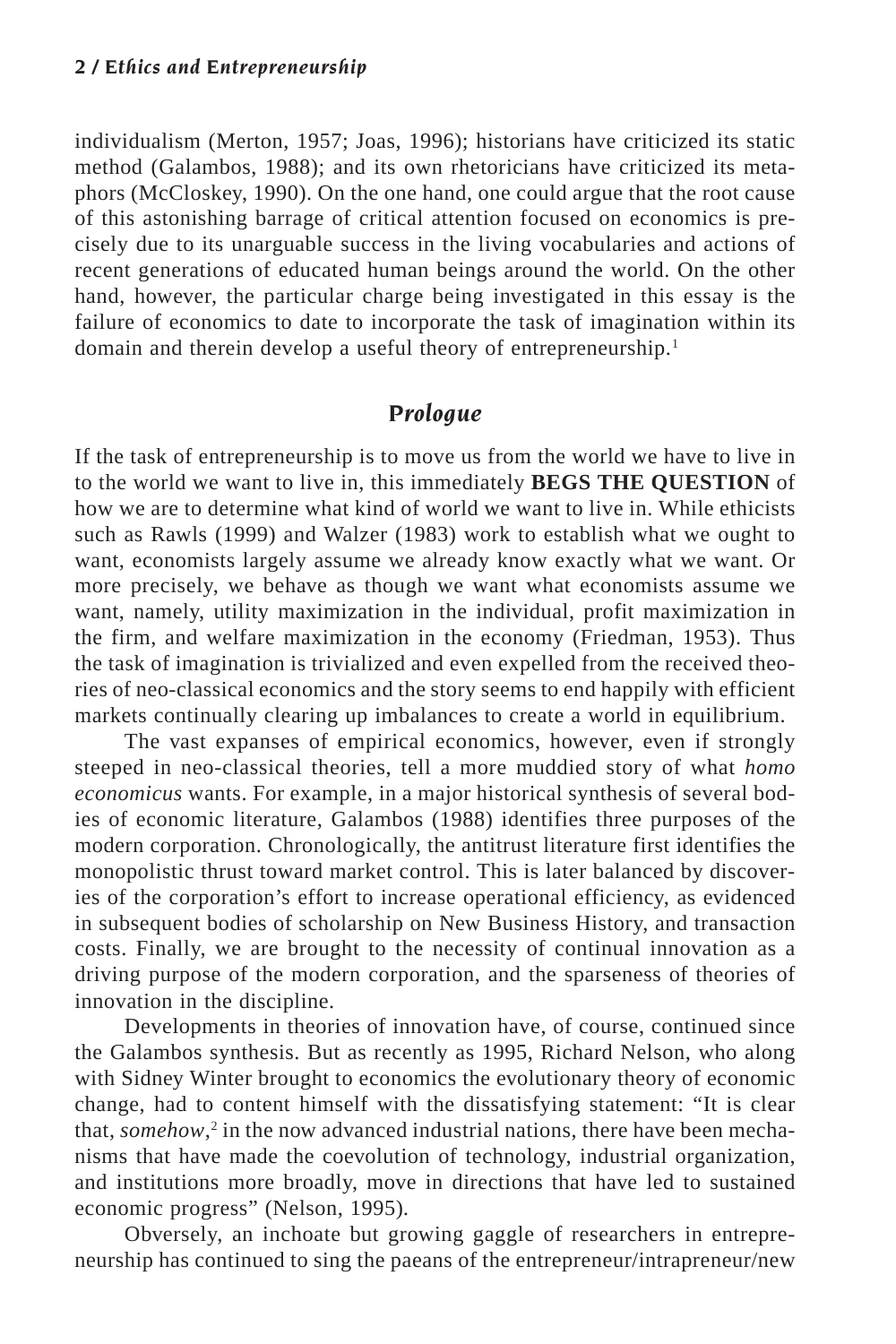venture/small business in achieving (the still unfortunately externally imposed telos of) economic progress through innovation. Prominent among these is the alertness theory of entrepreneurship developed by Israel Kirzner, and based on Austrian economics. In Kirzner's view, entrepreneurial alertness takes center stage in the market process to spot and correct disequilibria or discover and exploit hitherto unperceived opportunities, both cross-sectionally between different parts of today's market and intertemporally between parts of today's market and tomorrow's market (Kirzner, 1985). All the same, any claim that this theory might help us escape the limited imagination of neo-classical economics is effectively disputed by two critiques which demonstrate the paralyzing stranglehold of the (teleological) equilibrium framework on this theory (Schulz, 1975; Buchanan and Vanberg, 1991).

In their detailed exposition, Buchanan and Vanberg are particularly scathing about the intertemporal aspects of Kirzner's theory. Thereafter they go on to develop their own vision of the market as a *creative* process, as an alternative both to Kirzner's *discovery* process and the earlier more ossified *allocative* process. The vision calls for a non-teleological theory in which no ultimate purpose is imposed on the phenomena by economists studying them. This essay uses this vision as a springboard to develop the conceptual foundations of a theory of entrepreneurship as economics with imagination, in which a detailed vision of the society we want to live in, or the economy we want to create, is not given *a priori.* Instead, such a theory would explicitly seek to allow *homo economicus* to shape and create a changing plurality of purposes and goals in a contingent fashion, translating moral and aesthetic "oughts" into mundane economic "cans" through creative entrepreneurial action.

### *Method*

Eschewing some entrenched traditions of narrative in economics, this essay develops its ideas through a more philosophically pragmatic approach. Since the original charge it addresses, namely that of economics being limited in imagination, is a critique of economists' rhetoric based on a tradition of literary criticism, it is not inappropriate that the charge be met using pragmatic-linguistic rather than analytical/argumentation tools.

The key to this method is the idea that you do not create a new theory or a new world by wrestling the old one to the ground. Rather, the old worldtheory and its questions wither away into indifference over time in the face of new questions and phenomena uncovered through a new vocabulary that strives to express world experiences that would have been impossible within the old. In Rorty's words:

> Europe did not "decide" to accept the idiom of Romantic poetry, socialist politics, or of Galilean mechanics. That sort of shift was no more an act of will than it was a result of argument. Rather, Europe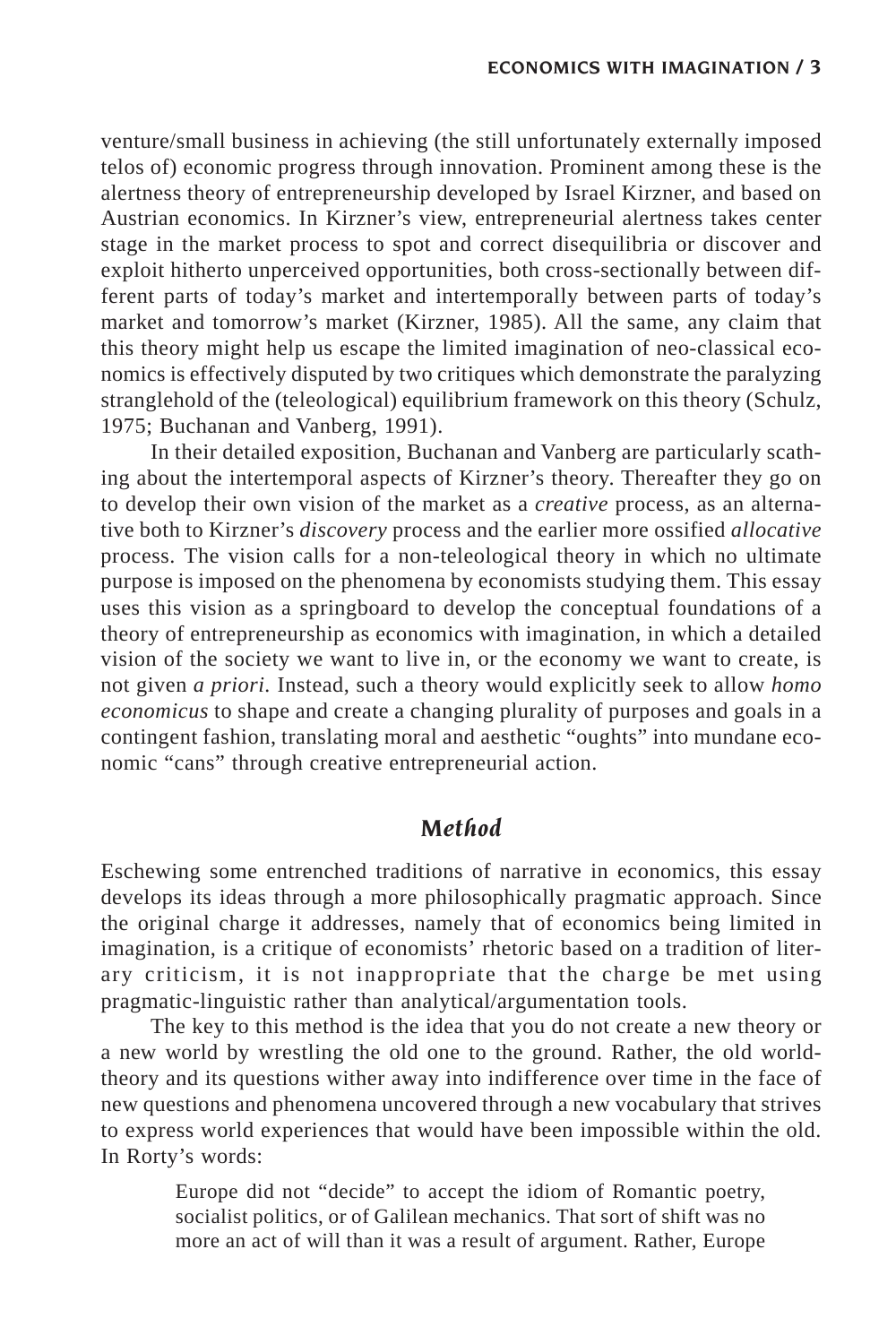gradually lost the habit of using certain words and gradually acquired the habit of using others. . . . Interesting philosophy is rarely an examination of the pros and cons of a thesis. Usually it is, implicitly or explicitly, a contest between an entrenched vocabulary which has become a nuisance and a half-formed new vocabulary which vaguely promises great things (Rorty, 1989: 6).

In the spirit of such a pragmatic method, this essay introduces new meanings and uses for three sets of concepts in entrepreneurial economics.

> · First, the conceptualization of success/failure as a zero-one variable is replaced with an intrinsically plural notion of the entrepreneurial process as a continual stream of successes and failures. Entrepreneurship then becomes a journey of learning to outlive failures and cumulate successes over time.

> · Second, the notion of the entrepreneur is explicitly disconnected from the notion of the firm. This enables us to completely dissolve the concept of "the successful entrepreneur", while allowing us to continue to talk about the successes and failures of firms in a meaningful way.

> · Third, the contingent nature of aspirations is allowed to break through the economic inevitability of the neo-classical surface so that the seminal stirrings of a non-teleological theory can begin to be nurtured.

Finally, a real life entrepreneurial story is presented using both the standard vocabulary and the new vocabulary outlined here.

### *Success/Failure is NOT a 0-1 Variable*

One of the more familiar stories of entrepreneurship involves the "plunge" decision. The story usually goes as follows: A young man with a promising future in corporate America decides to give up his lucrative job to start a new venture.3 Friends and relatives, and even colleagues and employer ask him to rethink his decision in terms of his opportunity costs. One familiar and happy ending to the story is that our hero flamboyantly takes the plunge anyway and goes on to build a highly successful company. And so the myth is built and grows. Entrepreneurs are risk-loving, they believe steadfastly in their indomitable vision of success, fly toward the sun uncaring, and, unlike Icarus, manage to survive and even prosper.

Reality, however, turns out a more *adult* version of the same myth richer in texture and subtler in appeal. When entrepreneurs are asked in more detail about their experience of the plunge decision, a variety of answers emerge on a continuum from the Icarus-type myth cited above to months of sleepless nights (Silver, 1985). The average story goes more like this: The hero tells his family and well-wishers, "I have always dreamed of being my own boss.<sup>4</sup> If I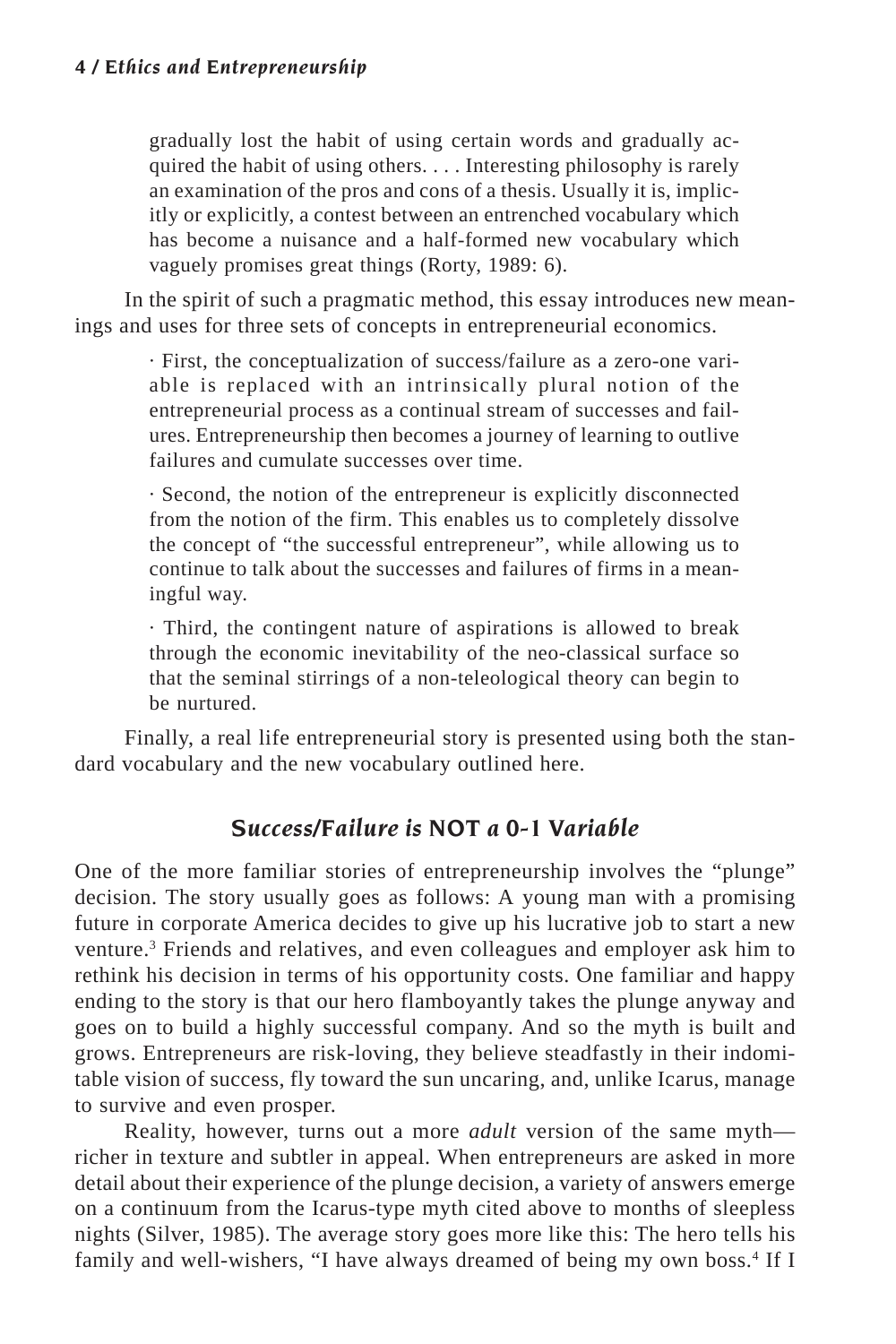do not do this now, when will I ever do it? There are indeed opportunity costs to trying. But there are opportunity costs to not trying, too. If I take the plunge now, I may or may not succeed. If I do not take it now, I am certain to fail my dream." As Blomkvist says—people do not risk what they value most (Blomkvist, 1987). And so the real story is about a more or less ordered system of values, where the entrepreneur (or more generally, the "risk taker") trades off lower priority values for higher priority ones. The story of the plunge decision now has a different ending. It is not that the entrepreneur loves risk, it is just that he loves independence (or some other value) more than security. In more economic terms, it is not that he disregards the opportunity costs of failure, and therefore behaves irrationally, but that he considers the opportunity costs of not trying and finds them too dear to afford.

Furthermore, such trade-offs between values are not decided and settled once and for all at the beginning of the entrepreneurial adventure. Entrepreneurs routinely revisit them on the journey. When a group of entrepreneurs who had built companies **RANGING IN SIZE FROM \$200 MILLION TO \$6.5 BILLION** were asked to share their experiences about successes and failures, the most common response triggered was the bromide, "Failure is not an option" (Sarasvathy, 1998). The immediate interpretation of this statement could, of course, be that they were in denial and that they refused to take the possibility of failure into account. Further probing, however, yielded the notion that they refused to subscribe to the conception of success/failure as a zero-one variable. In other words, success does not equal "not failing," and vice versa. Instead the picture that emerges through these conversations is that the entrepreneurial experience is composed of a temporal stream of varying degrees of successes and failures. Entrepreneurship therefore becomes the art of learning to outlive failures and cumulate successes over time. When certain critical thresholds are crossed, the world recognizes the net balance as "success," and a new myth—that of "the successful entrepreneur"—is born.

On the face of it, modeling failure as the undesirable half of a 0-1 variable has led economists to develop useful institutions of failure avoidance, based on a calculus of risk aversion. Modern portfolio theory in financial economics is just one instance of this crusade against risk, or more precisely, a certain kind of variance. Yet, ironically, every company on the stock market has been started by one or more individuals who have proceeded in a completely undiversified fashion, and continued in that fashion over several ups and downs in their personal net-worths.<sup>5</sup> Economics, with its current limited imagination, cannot explain this curious anomaly. Nor can it avoid responsibility for the even more serious indictment of William James as to the "moral flabbiness born of the exclusive worship of the bitch-goddess SUCCESS" and the "national disease" that such worship, "together with the squalid cash interpretation put upon the word success," creates (Katz, 1968).

Failures are important, even necessary. Even with the current successcentered perspective on economic phenomena, failures are crucial, under two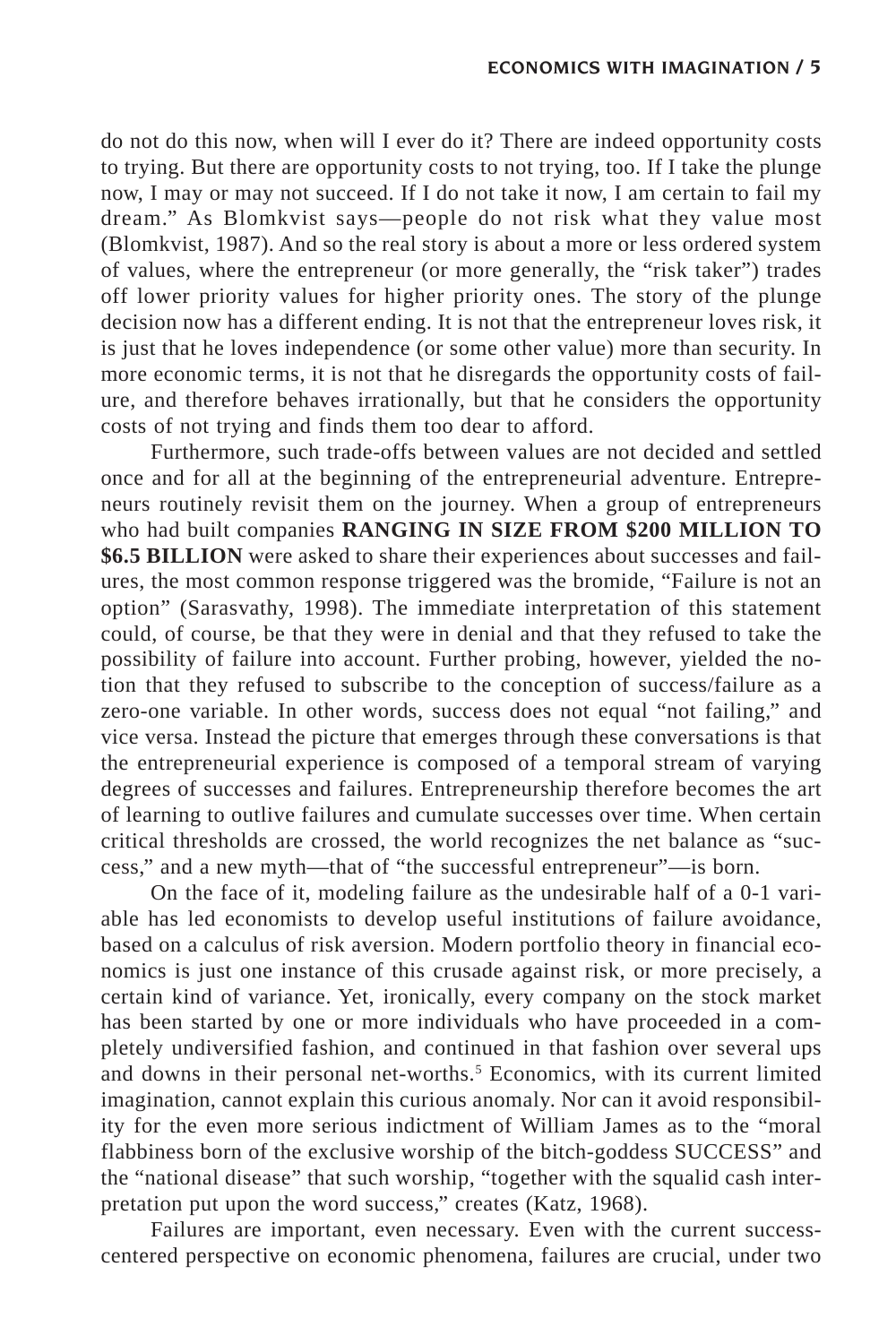separate sets of assumptions about the underlying distribution of the phenomena. First, following Kenneth Arrow, one might believe that the underlying distribution is generated by a stochastic process (Sarasvathy, 2000). In other words, entrepreneurs start companies.<sup>6</sup> Very few succeed and most fail. Cumulative learning is not possible, since there is nothing really there to learn. And so we come to the conclusion that lots and lots of people should be encouraged to try (even though we believe going in that most of them will fail) so the economy can continue to have its required quota of successes to keep it healthy and growing.

Second, we could assume that there are definite regularities in the phenomena that can be learned and used to our advantage in creating and sustaining enterprises. Failures become even more important under this set of assumptions because now entrepreneurship can be examined through either the metaphor of "design," or that of the scientific method. Both are based on learning through failures. As Petroski demonstrates through his compendium of design cases from ancient Greeks to today, "[T]he process of design, from the conceptualization to the realization of the artifact, is essentially a timeless, placeless, and even thingless human activity that succeeds only insofar as it anticipates failure" (Petroski, 1994: 120). Popperian science, with its emphasis on falsifiability of hypotheses, institutionalizes the idea of learning through failures. While most popular entrepreneurship gurus tacitly assume the design metaphor, business schools and academic researchers tend to proceed through Popperian science, both in their research and pedagogy. Learning through hypothesis testing is used not only as a method for their research, it is also a prescription in the classroom. Entrepreneurship classes urge potential entrepreneurs to do extensive market research and trial marketing to divine the demand function for their products and services, and then to design competitive strategies to capture market share and increase **ROI**. The watchword in all this is "The Business Plan."6

But both assumptions about the underlying distribution of the phenomena prevent us from constructing a non-teleological theory. Both model success/ failure as a 0-1 variable. Also, both impose universal exogenous purposes on the entrepreneur, such as to maximize ROI or market share. But this is exactly what traps *homo economicus* in the world as it exists, and prevents her from moving to the more desirable world that is not quite yet made, that is as James would put it, "in the making."

To bring back imagination into economics we require the notion of a plurality of successes and failures. Multiplicities of failures and successes presuppose multiplicities of purposes, for success or failure is meaningless without the notion of an attendant purpose. Unless we assume that our purposes are granted to us through some external moral authority, we have to recognize that it is through a multiplicity of failures and successes that we build, rearrange, and reconstruct our lading lists of wants, desires, aspirations, and even enduring values. Its ongoing successes and failures are where the rubber of the vehicle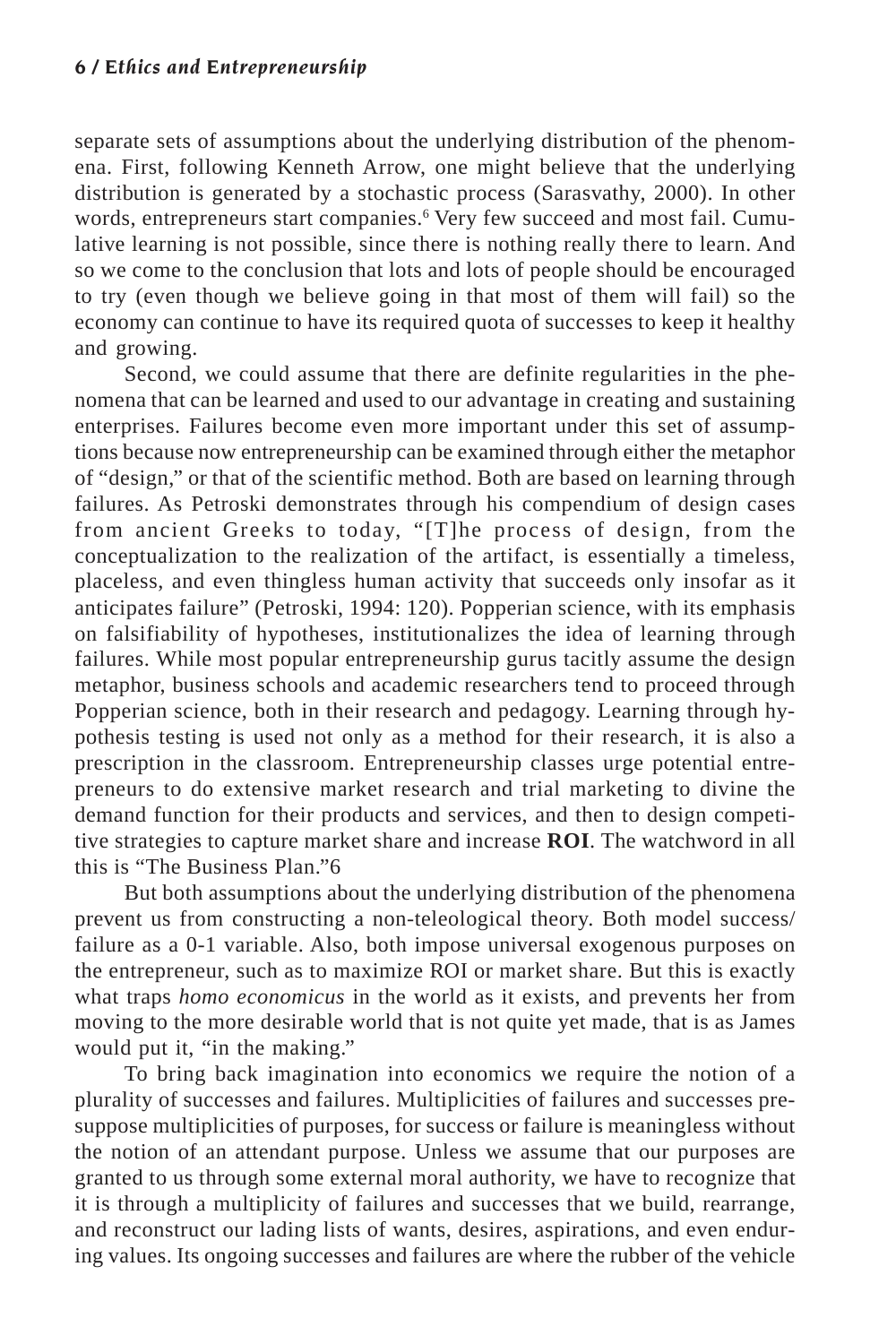of enterprise meets the road of society's "imagination," and determines new and often uncharted paths to steer through. It is as the poet says, "I learn by going where I have to go" (Gensler, 1987: 279).

From a pragmatic standpoint, recognizing that the entrepreneurial experience consists of a stream of successes and failures allows us to develop both new research and new pedagogy in entrepreneurship. For example, we can now start asking questions such as: Are all failures and successes the same? If some types of failures are desirable and even necessary, while others are harmful and avoidable, how can we learn to recognize differences and develop differentiated strategies? Perhaps this would lead us, both as economists and as entrepreneurs, to be bolder in our hypotheses and more conservative in expenditures on testing them. Similarly, if we start modeling risk as a trade-off between two or more values, instead of variations in expected return, perhaps we could explain the entrepreneur's undiversified investment in his or her own enterprise, and also prescribe when society is justified in doing the same.

In short, plurality of failures and successes in the entrepreneurial experience brings us to the conclusion that failure management ought to be an important science of entrepreneurship. Furthermore, such a notion of success/ failure would be necessary to create an economics with imagination, an economics in which the society we want to live in becomes endogenous to the economic process and is not externally imposed on it a priori. To aid in that endeavor, the next step is to examine the myth of the "successful entrepreneur" and the current confusion in economics of treating the "entrepreneur" and "firm" as one and the same thing.

## *The entrepreneur* ≠ *The firm*

One of the most disconcerting aspects of a novice's entrepreneurial experience consists in her having to learn to separate her individual identity from that of her firm. Especially in the initial stages, she tends to experience her firm as a part of herself. It is not unusual for startup entrepreneurs, irrespective of gender, to describe their enterprises as their "baby." For that matter, it is not unusual for entrepreneurs continuing to manage their enterprises after they have grown into very large businesses, to talk about their enterprises in a similar vein.7

Experientially, the key to separating the notion of "entrepreneur" from the notion of "the firm" consists in the dawning realization that "the firm" has to earn its right to exist on a daily basis. Even more interestingly, it has a right to cease to exist, more or less at the will of the entrepreneur. It is as though the basic rights of the entrepreneur as a human being are inverted in her role as "entrepreneur". This is a particularly difficult realization for an entrepreneur who faces cash flow and other problems and is eventually faced with issues of ignominious exit, such as bankruptcy; or if the cash flow problems are due to unexpectedly rapid growth, is faced with issues of selling part or all of her company.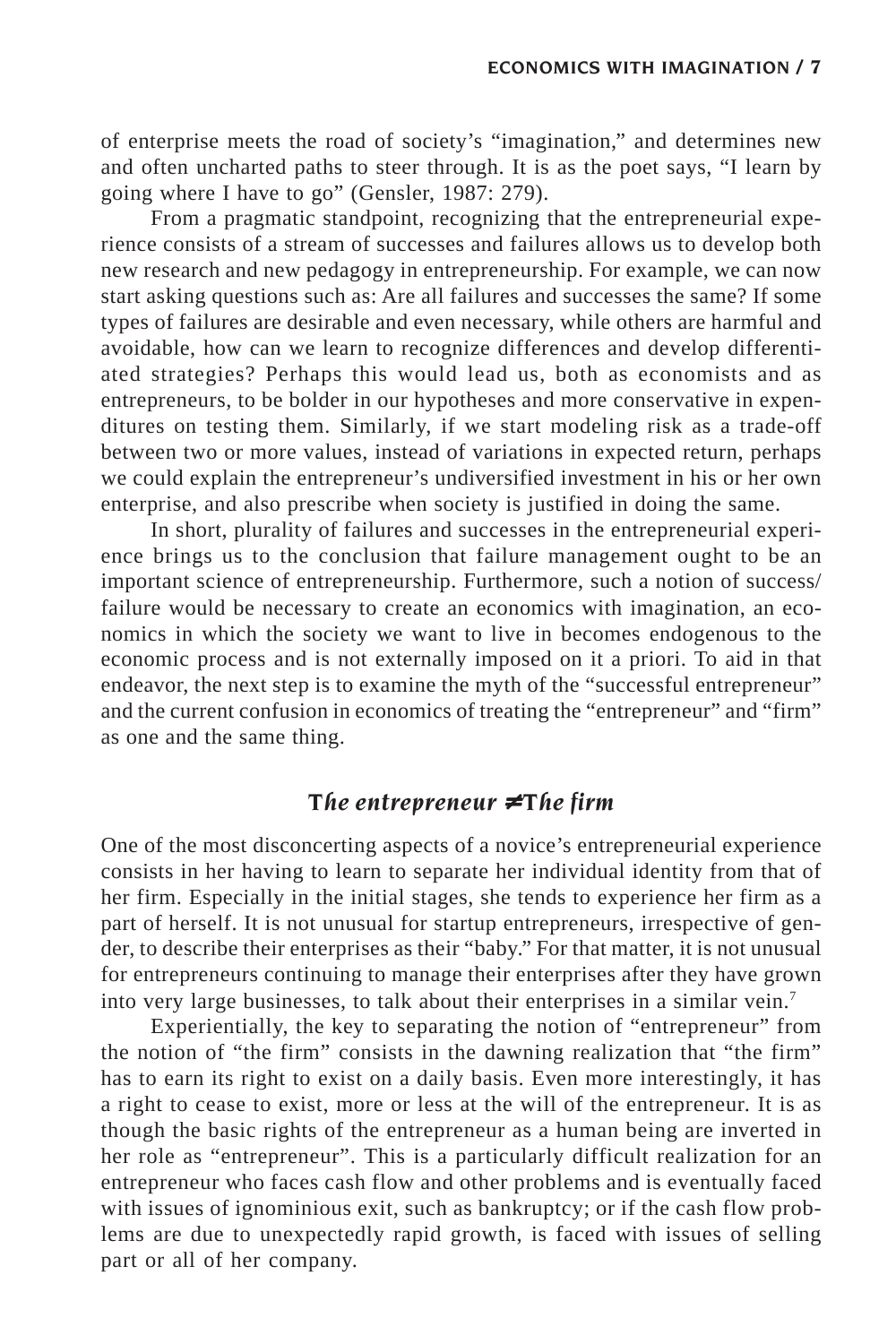This identity crisis is directly connected with the foregoing discussion of the notions of success and failure. The modern concept of "incorporation," with its associated aspects of "perpetual life," "diversified ownership," and "limited liability," was created precisely to free individual entrepreneurs to take on the uncertainties of an unpredictable future, without standing to lose their entire personal net worth. In *Dartmouth College v. Woodward (1819)* Chief Justice Marshall wrote that the corporation is "an artificial being, invisible, intangible and existing only in contemplation of the law." The concept of "limited liability" in particular is an express recognition of the fact that failures are important to the economy, and that the opportunity costs of not trying are likely to stunt its growth. But for the novice entrepreneur, especially in a society that worships SUCCESS, the firm he creates can become tangibly emotional, and very much entangled in his own self esteem.

While the semantic confusion of "entrepreneur" and "firm" might perhaps be understandable in the case of the individual entrepreneur, the difficulty of economics to separate the two requires a more convoluted explanation. In his 1996 edition of the classic "Economic Theory in Retrospect," Mark Blaug devotes six pages out of 704 to "The history of the concept of entrepreneurship" (Blaug, 1996). The following excerpts typify his summary:

> So long as economic analysis is pre-occupied with the nature of static equilibrium under conditions of perfect competition, there is simply no room either for a theory of entrepreneurship or a theory of profit as the residual income claims of persons who assume the risks associated with uncertainty (p. 444).

> This is the more remarkable in that this virtual consensus about the unimportance of entrepreneurship has been seriously questioned on at least two notable occasions in the twentieth century (p. 444). (First, by Frank Knight, and second, by Joseph Schumpeter.)

> [H]owever, mainstream economic theory has continued to neglect Schumpeter's writings on entrepreneurship as it continues to neglect Knight's theory of profits because neither fits in with static equilibrium analysis (p.  $446$ ).<sup>8</sup>

Therefore economics equates the entrepreneur with "the firm," an entity sprung fully formed from the entrepreneurial womb, as it were.

As Venkataraman has observed, the entrepreneurship literature, on the other hand, is pre-occupied with the success or failure of individual entrepreneurs and firms (Venkataraman, 1997), including elucidating the differences between the "successful entrepreneur" and the "failed entrepreneur." The extant literature is astonishingly divided on estimates of the success rates of startup firms. The most widely known and used number is the one calculated by the National Venture Capital Association which ranges between one or two successes out of every ten firms financed by a venture capitalist. But when we take into account the fact that VCs finance **LESS THAN .001 PERCENT, OR**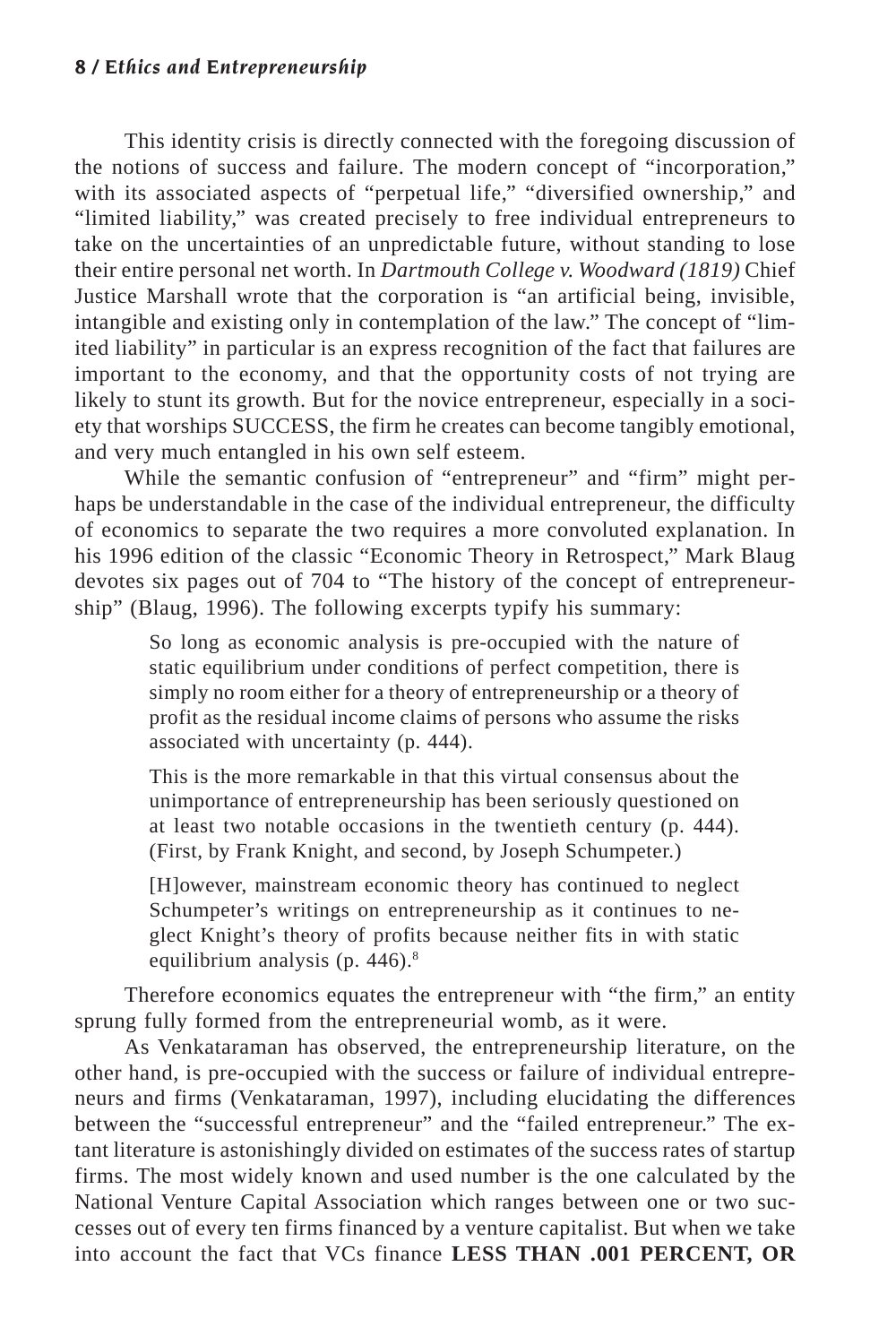**LESS THAN ONE IN ONE THOUSAND** of all startups, it becomes difficult to extrapolate their estimate to the larger population. At the other extreme, Kirchhoff estimates the startup failure rate, with failure defined as involuntary exit with money owed to debtors, at around 11% (Kirchhoff, 1997). Even if we believe the failure rate lies somewhere between 11% and 80%, with our confidence leaning more toward the latter figure, we cannot assume that the *entrepreneurs* who started those failed ventures have failed. One does not walk down the street, even in Silicon Valley, where all experts agree the species "entrepreneur" abounds, and meet *failed* entrepreneurs.<sup>9</sup> Nor is it easy, on that same street, to meet a "successful entrepreneur" who has not failed once or twice, either before his first acclaimed success or after it.

In fact, evidence suggests that the so-called "successful entrepreneur" is an elusive, many-splendored beast. Entrepreneurs range all over the risk preference spectrum (Palich and Bagby, 1992); they make it to both lists—the ten easiest bosses to work for, and the ten most difficult bosses to work for; bleeding heart liberals and tough libertarians and shades in between all build thriving firms; firms succeed by being bold and brash and churning in change and also by being narrowly focused and conservative and extremely understated in their strategies; both formal strategic planning and lack of it seem to have worked (Schwenk and Shrader, 1993). Current theories have a tough time explaining some of these phenomena and, particularly, in suggesting courses of action for particular individuals in creating particular economic artifacts.

Furthermore, the concept of "successful entrepreneur" versus "failed entrepreneur" has led to serious difficulties in understanding the entrepreneurial experience. Positivist researchers have long sought a natural experiment consisting of matched groups of the two (supposed) varieties of the species so they could come up with a reasonably definitive set of success factors. But this **BEGS THE QUESTION** as to why a theory of entrepreneurship has to explain the "successful entrepreneur" as opposed to a "failed entrepreneur" or even why it must consist of a set of "success" factors. A theory of accounting is not required to explain successful versus failed accountants; nor is a theory of music about successful versus unsuccessful composers. Even theories of management are not built by comparing successful managers to unsuccessful ones, nor do they elucidate the principles of "successful" management.

It is the contention of this essay that "entrepreneurs" do not fail. Only the firms they endeavor to create may fail. And even they may not fail in any ultimate sense if they serve as a means for the economy to discover what works and what does not work in a world of changing human imagination and aspirations. More precisely, the terms "successful entrepreneur" and "failed entrepreneur" are pragmatically bankrupt in their meaning. Expunging the term "successful entrepreneur" (and its antonym) from our vocabulary has profound implications for practice, pedagogy, and research. It suggests we need to give up ideas such as the successful personality, or clearly superior characteristics of the successful firm or organization. Rather, we may need to learn to deal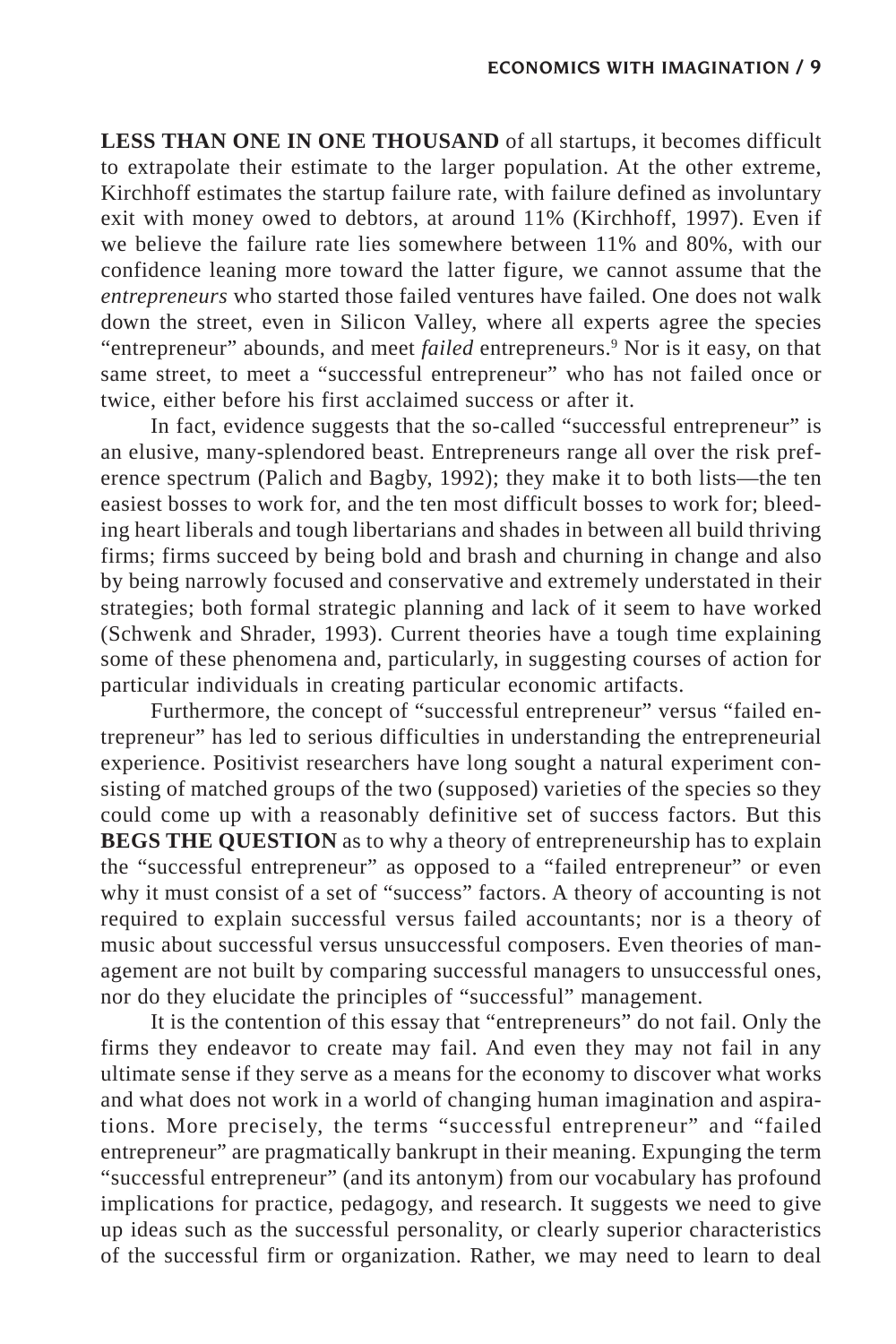with a rain forest of individuals and firms and markets and societies, intermeshed and woven together with completely coherent yet vastly diverse local patterns that add up to a complex, inter-dependent ecology of human artifacts.

We need to move away from the vision of the "market" as a monolithic construct that rides roughshod over vast farmlands of homogenous commodities, relentlessly separating the wheat from the chaff, and start researching "markets" as groups of individuals and communities developing a variety of gardens and parks based on their particular tastes in landscaping and architecture. Only then could we begin to explain why people of all types seem to build successful companies and other economic artifacts. The focus in our journals and classrooms, for example, would shift from how to build a successful firm or how to become a successful entrepreneur to "What types of ideas and opportunities should YOU pursue?" and "Given who you are, what you know, and whom you know, what types of economic and/or social artifacts can you, would you want to, and should you create?" The old adage about invention captures this shift rather pithily: *Both the optimist and the pessimist contribute to successful inventions. The optimist invents the airplane; the pessimist, the parachute.*

Without the confusion of the "successful entrepreneur" and armed with the notion of a plurality of successes and failures, the ground is now prepared and the time is ripe for the contingent nature of aspirations to break through the neo-classical crust.

# *The Contingency of Aspirations*

Something happened in the eighteenth century. As the historian Thomas McCraw points out,

> "In Europe during the thousand years before 1700, per capita income grew at the minuscule rate of about 0.11 percent per year, or just over a tenth of a percent. There is no substantial reason to think that the rate was much more or less than that in most other parts of the world. . . . But between 1820 and 1990, a period of 170 years, it multiplied by a factor of about 10 in Great Britain, 15 in Germany, 18 in the United States, and 25 in Japan. The capitalist era, especially the period since 1820, has been unique in human history, a time of spectacular economic growth" (McCraw, 1997: p. 1).

While historians and others may debate the actual causes of this miracle, this essay is only concerned with the role of one entrepreneur in it. In the middle of the eighteenth century, a potter named Josiah Wedgwood created a brand (and a company<sup>10</sup>) that endures till today. Since Josiah kept detailed diaries, historians have been able to piece together his story in considerable detail and authenticity (Koehn, 1997: 17–48).

Josiah's story appears innocuous to begin with. Pottery had been a comfortably profitable business for centuries before Josiah came along. He did not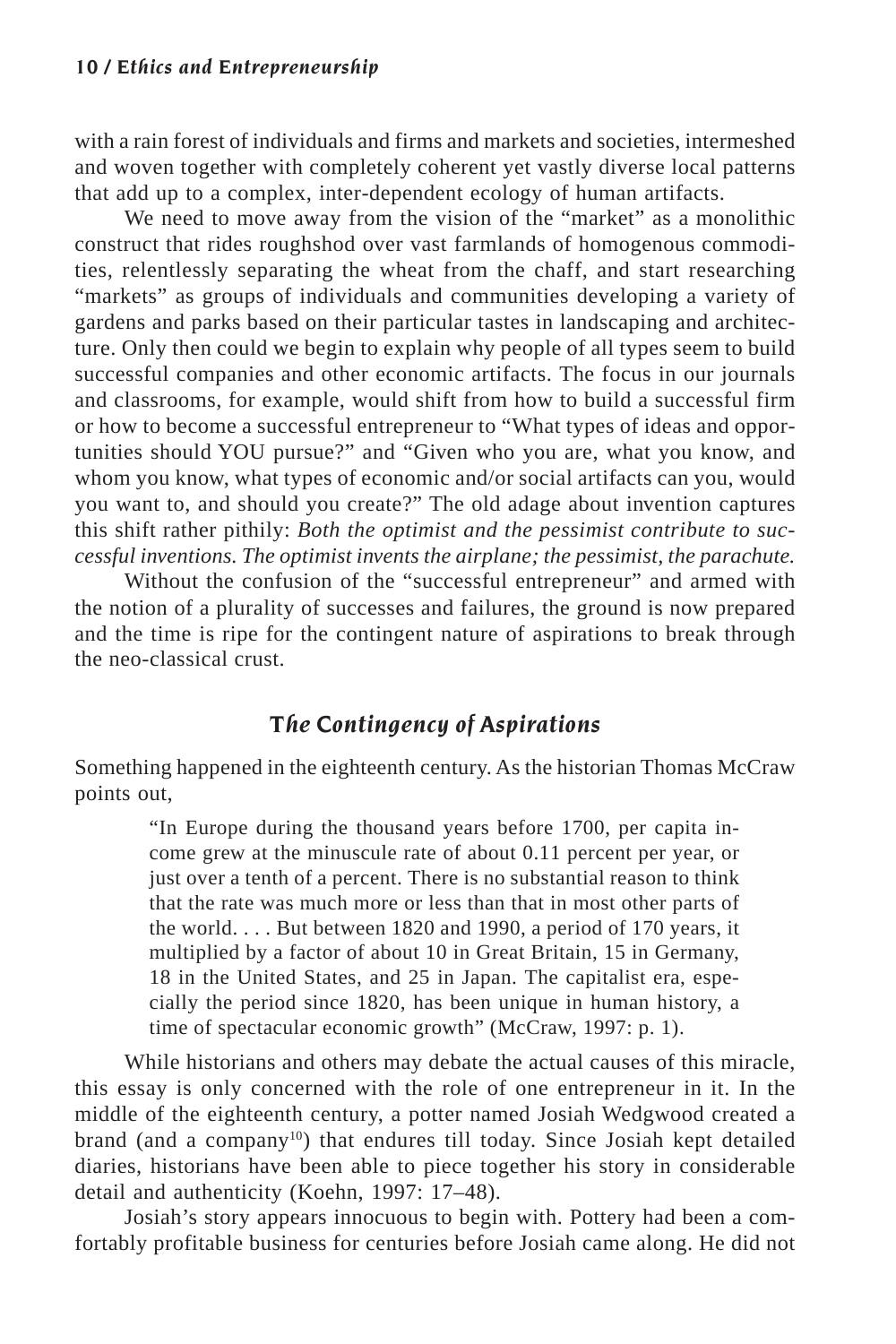create any revolutionary new technologies, except to adapt the inventions of others, and perhaps to continually improve upon them. Yet, inexplicably, he was able to charge up to four times as much as his competitors, especially for his line of *useful* ware.

Josiah Wedgwood, with his philosopher partner, Thomas Bentley, had figured out that people tend to put their money where their aspirations are. In other words people are more likely to spend money on who they want to be than on who they are. No self-respecting eighteenth-century Briton would pay more than two pence for a good table plate. But a top-quality *Wedgwood Queensware* dinner plate was another matter altogether – it was not too dear at eight pence. Wedgwood pottery came to embody the idea of "social mobility," the great utopian idea that one is not condemned to die in the same station one was born into.

And this was not a serendipitous event. Josiah had to engage in continuous and protracted endeavor to create this "image." Not only did he practically invent the very concept of "marketing" and a host of other demand-side innovations, but he also worked to promote canals and other public works, and introduced that most resented of factory disciplines, the tyranny of the time clock. But perhaps his endeavor was more about making the human beings who could make the pots and use them, than about making the pots themselves. Nancy Koehn gives an example of it from Josiah's writings:

> The task, he wrote Bentley, was to make artists of *mere men*. It made no sense to rely on the local labor market because "few hands can be got to paint the flowers in the style we want them. I may add, nor any other work we do. *We must make them*. There is no other way" (Koehn, 1997: 44).

Schumpeter echoed this idea of the artifact shaping the species that created it when he observed, "It was not enough to produce satisfactory soap, it was also necessary to induce people to wash" (Schumpeter, 1939: 243).

Economists generally think of supply-side innovations, such as new technologies, as the key to economic success. They also assume that demand and, particularly, its underlying schedule of preferences is "out there," to be discovered and exploited through cheaper, faster, better products and services that emerge (automatically, as it were) through new technological advances. As Josiah figured out in the eighteenth century, and as media and advertisers, and most entrepreneurs know today, human aspirations are contingent upon a host of factors, and can therefore, within limits, be shaped and controlled for economic benefit.

The shaping of human aspirations through the creation of economic artifacts such as products and markets is an essential act of entrepreneurship. But this act inextricably involves the entrepreneur in *all* aspects of the lives of large groups of human beings, not only in their "economic" lives. In fact, human beings create values in every domain of action and reflection—be it poetry or the arts or religion or cooking or science or sports—and these values influence their aspirations in intricate and complex ways. It becomes, then, the task of entrepreneurship, using economic means, to match up the values created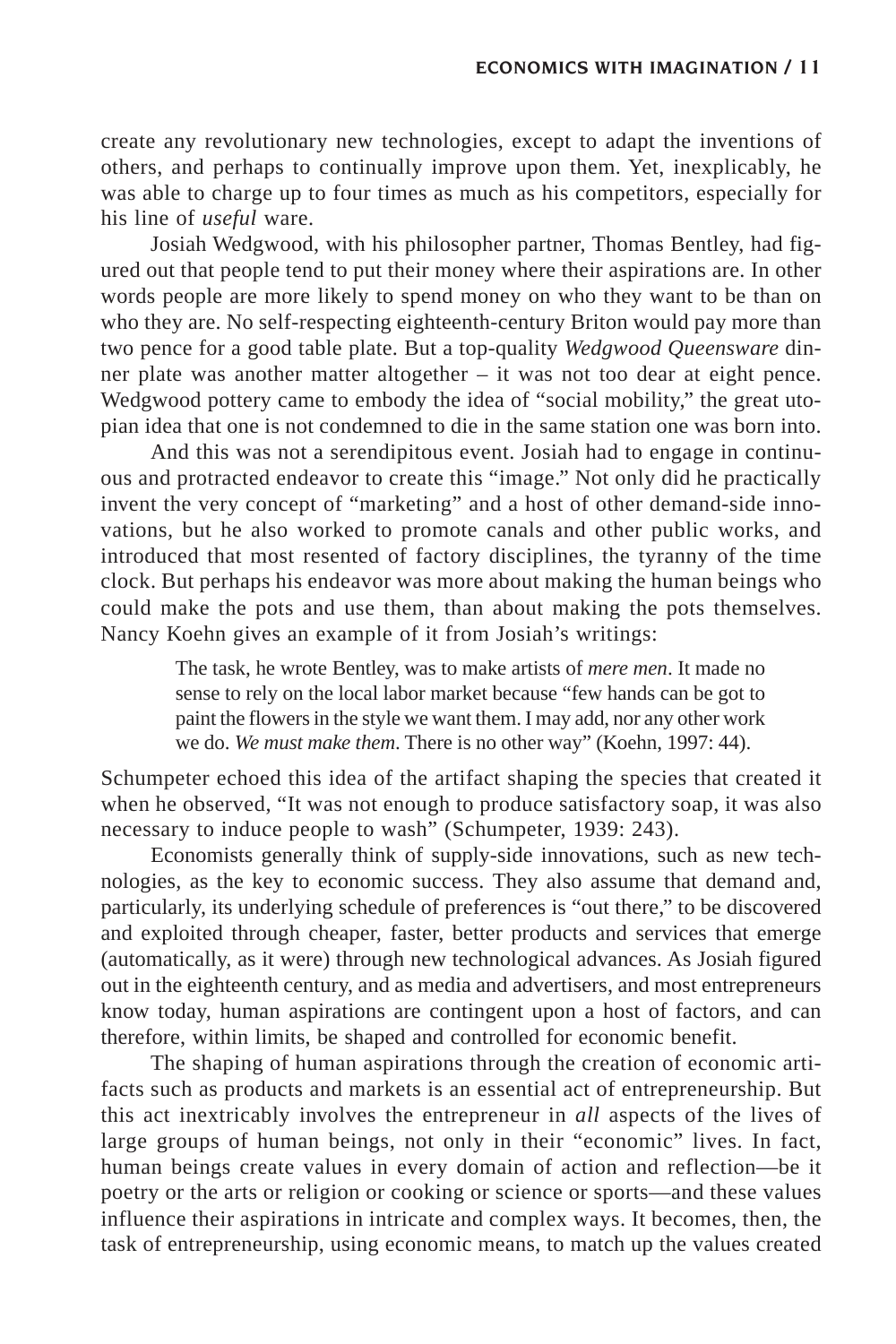through human imagination with the values cherished in human aspirations. This picture of the entrepreneur is not that of a rich, bloated capitalist, who manipulates the world to his own aspirations. Instead the entrepreneur painted in this essay starts out as any other human being, but *over time*, creates enormous wealth and power for himself and those with him on the journey, through a process combining the discovery, *creation,* and fulfillment of human aspirations.

The startup entrepreneur accumulates wealth and power only to the extent that her own aspirations are in alignment with those of her stakeholders, and to the extent that her imagination is fertile enough to sculpt a vision of the world they would all want to live in. But depending upon how much wealth and power she *does* accumulate, she can then wield those powers to influence the "world in the making" to be built in her own image. Or not. For example, once upon a time, a potter made his fortune through the dreams of millions who wanted to break out of the shackles of their birth. And the potter's fortune in turn made possible a new world in the making, ushered in by the *Origin of Species.* Charles Darwin was Josiah Wedgwood's grandson, and the Wedgwood fortune helped underwrite the voyage of *The Beagle*.

It is here that the pragmatic implications of a theory of entrepreneurship based on contingent aspirations become important. Business schools train entrepreneurs today to meet externally imposed measures of performance (market share and ROI targets) by fulfilling exogenously given demand (over which they have no control and for which they have no responsibility) through new and more "efficient" technologies. Potential entrepreneurs are not made aware of their task of bringing "imagination" to the economy, in the sense of Northrop Frye, in the sense of crafting a vision of the society we want to live in, from the society we have to live in (Frye, 1964). Yet, as history shows us, this is what they end up doing, willy nilly.

In light of this, it is (or should be) of serious concern in our research and pedagogy that we do not confront them with the possible consequences of the choices they will make on their journey of economic imagination. We do not ask them to reflect upon the question, for example, as to why each of the four countries that achieved the highest economic growth rates in the past three centuries could not prevent its embarrassing historical underbelly, of which, as McCraw puts it, "it is ashamed, or ought to be: Britain of its cruel treatment of subjugated peoples in parts of its empire; Japan of atrocities against East and South Asian peoples before and during World War II; the United States of whites' enslavement of African-Americans; Germany of the Holocaust." The issue is not that capitalism or economic growth caused such tragedies, or that other societies do not have such underbellies, but that capitalism "certainly did not prevent them" (McCraw, 1997: p. 7). Could it possibly be that imbuing economics with "imagination" might make a difference in this regard?

To examine that question very briefly, let us consider two published descriptions of an actual company, AES Corporation.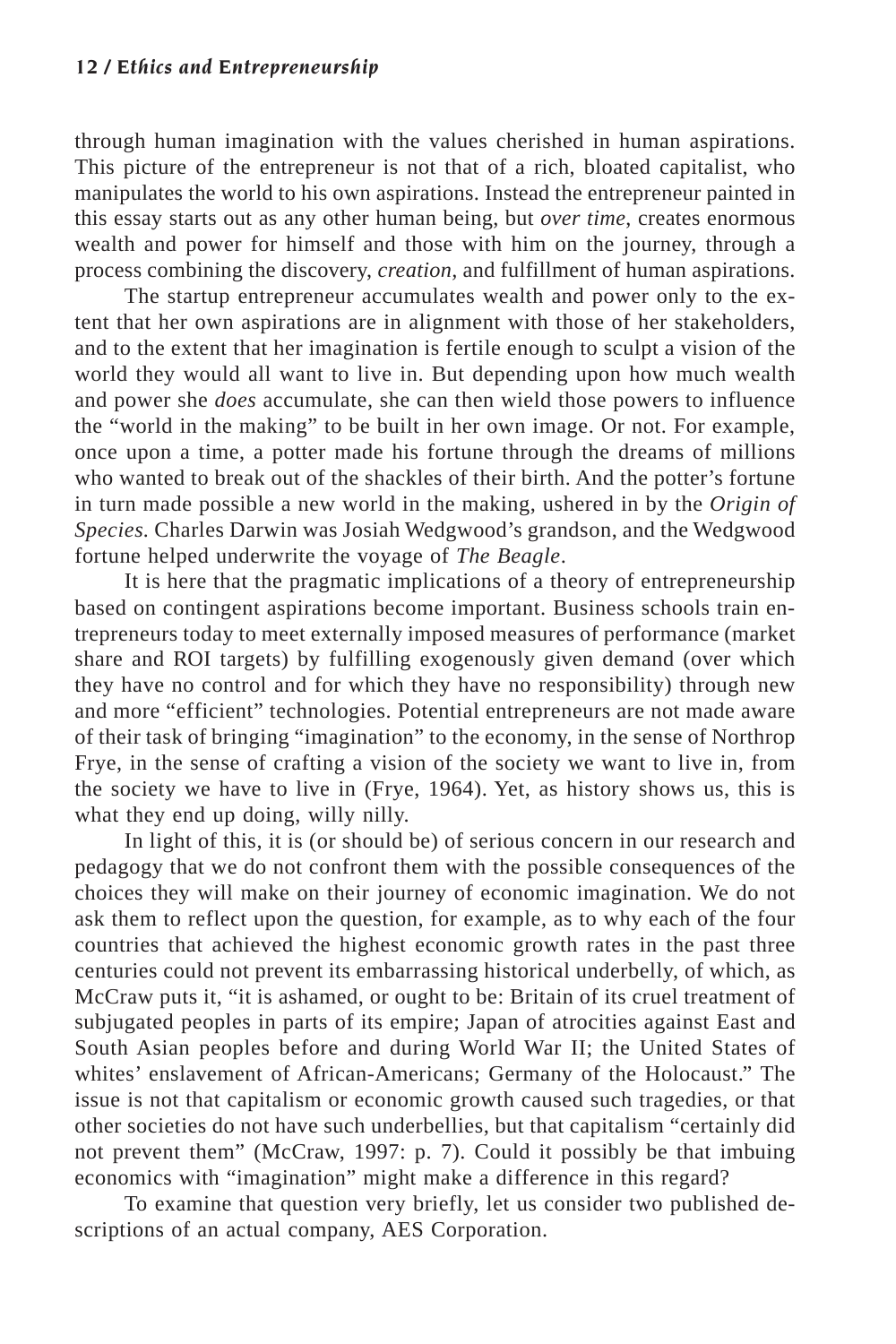# *Two Tales of a Company*

AES Corporation is a rather strange company.

Here is its standard story from Hoover's Company Profile Database:

AES does not stand for "an excellent start," but it could. By focusing on the simple mission of providing electricity to customers around the world, the relatively young Arlington, Virginia-based company has rapidly become a leading global independent power producer. The company has interests in about 125 power plants that generate 44,000 MW on five continents. AES, the #1 US power plant developer, owns and operates its facilities and sells its power wholesale, primarily to electric utilities and regional electric companies. The sun never sets on AES. The globe-trotter serves areas as diverse as Bangladesh and Northern Ireland. AES is focused on Brazil, where it operates about 50 plants. The 18 plants that comprise its US operations serve the East Coast and Midwest as well as California, Hawaii, and Texas. AES also distributes electricity to 15 million customers through 17 businesses in Latin America, Eastern Europe, India, and the US. AES is continuing its worldwide building binge, as 11 plants with 7,000 MW of capacity are under construction. The power generator also is expanding into broadband in Brazil through subsidiary Eletronet, which will use the transmission grid to install a telecommunications network. Founders Roger Sant and Dennis Bakke own 10% and 8% of the company, respectively. HISTORY: Electric power production in the US was once the exclusive province of utility monopolies set up by the Public Utility Holding Company Act of 1935. But the oil crisis in the 1970s shook that foundation and Congress enacted the Public Utilities Regulation Policies Act (PURPA) in 1978. PURPA created the legal basis for small power firms to enter the electric generation markets. One such firm is Applied Energy Services (AES), founded in 1981 by Roger Sant and Dennis Bakke, two former members of President Nixon's Federal Energy Administration. The two saw that an independent power producer (IPP) could make money by generating cheap power in large volumes to sell to large power consumers and utilities.

And so it goes.

But, as mentioned earlier, AES is a strange company. There is another story to it. Several Harvard and other business cases have been written about it because of this second story. AES does not have a human resources department. Because of the company's stated commitment to upholding its four "Shared Values" even at the expense of the bottom line, SEC deemed the stock higher in risk and required a special warning to be issued on its prospectus. Also, because every employee has access to all information in the company, SEC has also declared *all* AES employees "insiders."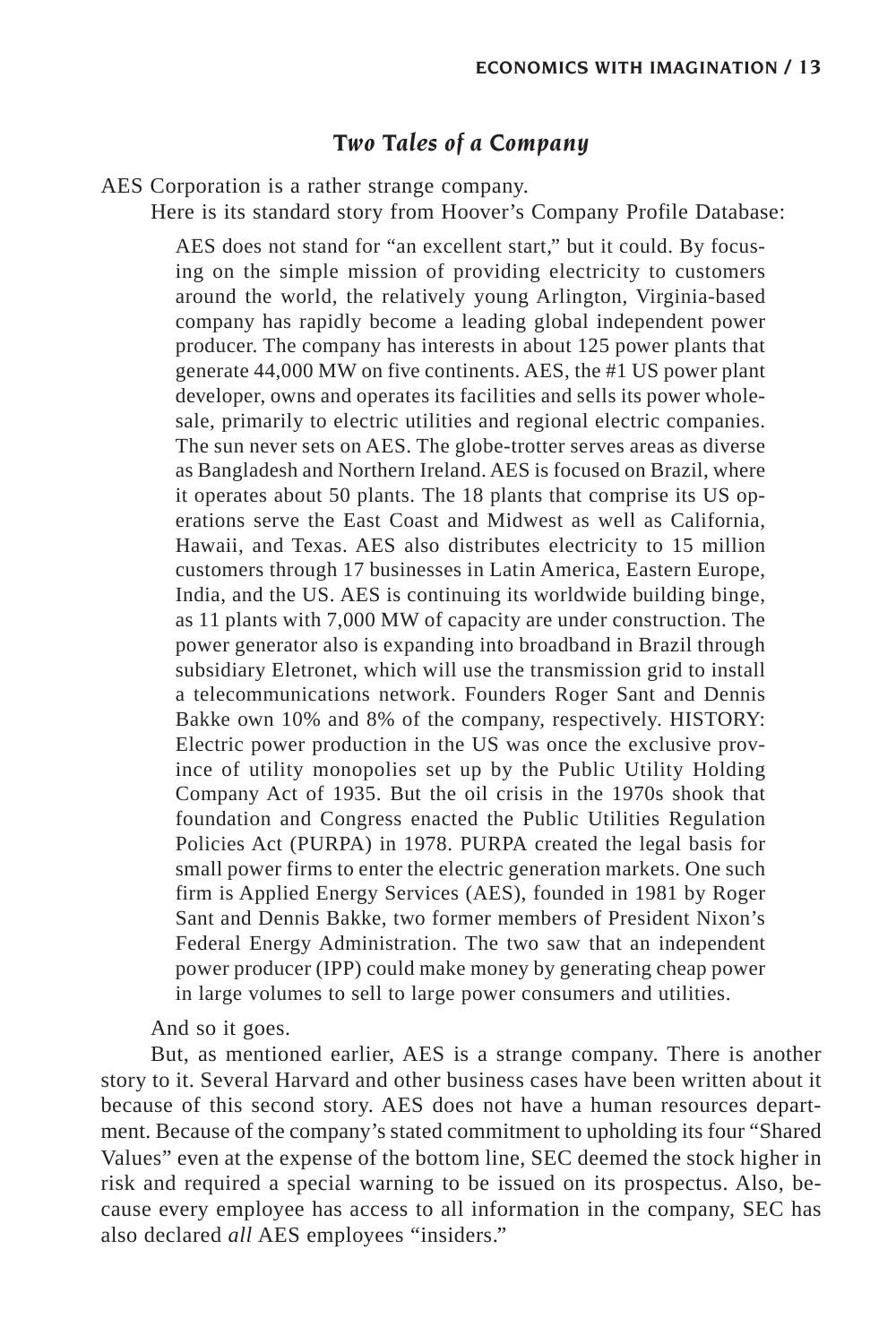The following is an extract from an HBS case:

According to Bob Price, an AES Thames plant superintendent, at AES, employee initiative was not just rewarded; it was expected. At the Thames plant, an employee needing a tool was expected to go to the local store and buy it using a corporate credit card. No permission was required. No spending limits were set. When a \$30,000 hydraulic pump broke, the employee who discovered the problem called suppliers and authorized the repair. He notified his supervisor only after the fact. Employees also authorized their own overtime. Workers' authority even extended to the firing of subcontractors for safety violations. Visitors at the Thames plant were often told about the employee who found a subcontractor seriously violating safety precautions. The employee did not report the infractions to his supervisor or ask permission. He simply escorted the subcontractor to the plant gates and dismissed him. His manager bragged about the behavior (Mavrinac, 1994).

When asked, "Did you set out to make AES a 'poster company' for empowerment?" one of the founder entrepreneurs, Bakke, replied,

> We knew that we wanted to create a very different kind of company, that's for sure. I don't think we used the word *empowerment*—I'm not sure it was even around in 1981. Our main goal at the beginning was to build a company that we ourselves would want to work in. The actual type of business wasn't really important, to tell you the truth. It could have been an energy conservation company, it could have been steel. It ended up being an electricity company. We just wanted to create a company that embodied the four principles that we felt mattered in any kind of community, be it a business, church, village, or whatever: fairness, integrity, social responsibility, and fun. That last one—fun—is very important. Some companies just tag it on to the end of their mission statement. But for us, fun is really central. We never set out to be the most efficient or most powerful or richest company in the world—only the most fun. And I think we're getting there (Wetlaufer, 1999, p. 112).

When asked about his experiences of successes and failures, Bakke mentions without hesitation, "We fail all the time." And goes on to specifics about the "Shady Point incident," when nine members of AES's water treatment team lied to the EPA. When he and Sant issued a press release to both internal and external stakeholders breaking the news, the stock lost almost 40% of its value in one day. AES lived through many such failures, as well as through the cumulated successes catalogued in the standard story.

The standard story appears to have carefully expunged any indication of "imagination" at work at AES. It is all about the "economic inevitability" of growth and prosperity when a company proceeds "by focusing on the simple mission of providing electricity to customers around the world." The second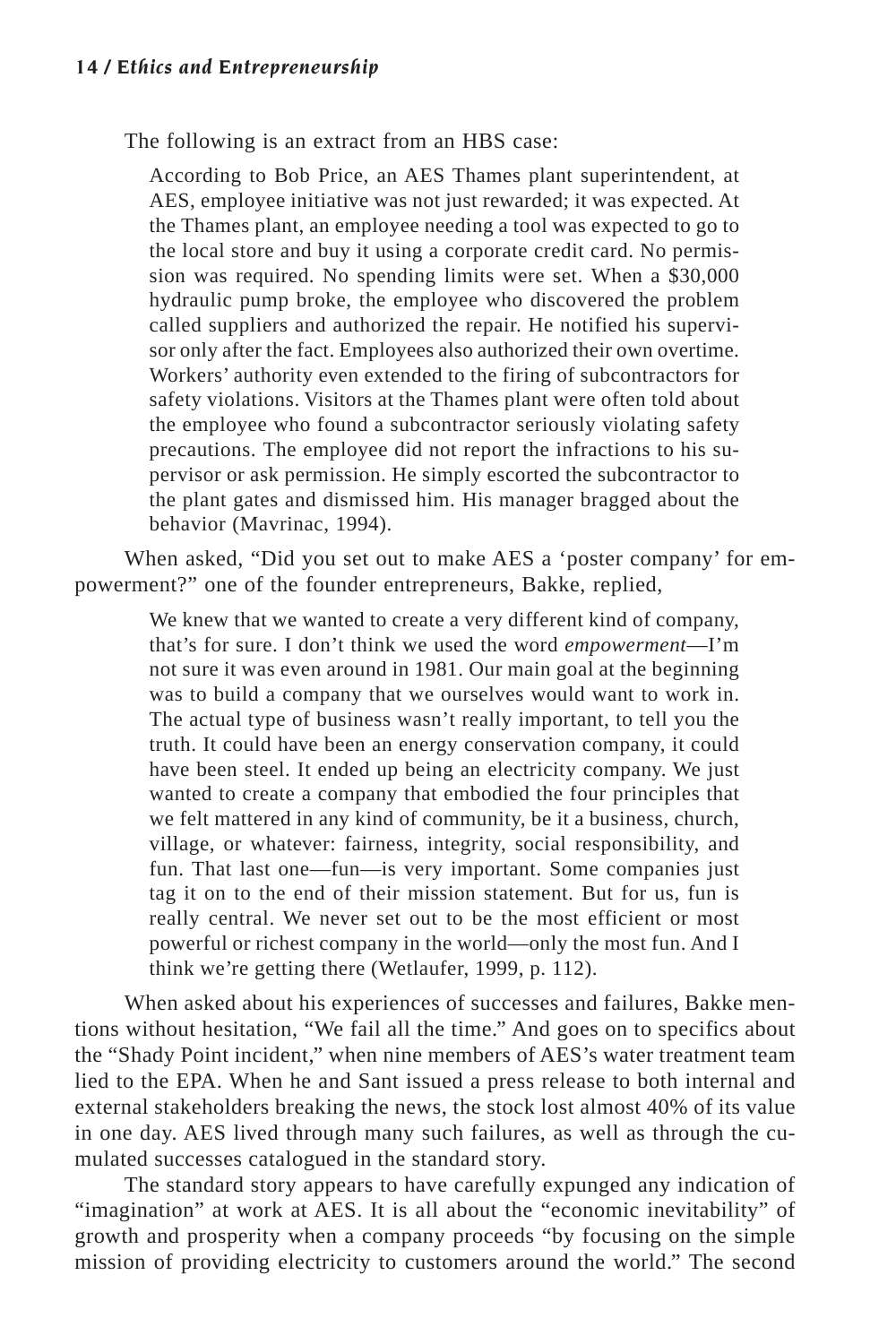story, however, is all about the "vision of the society we *want* to live in." Everything about it is tentative and unformed and experimental and contingent. If we erased some key names, the stories would appear totally disconnected. And yet they are the same story. They describe the same economic artifact. How does one get to the standard story from the other one? The interesting issue here is not which story is more important, but the consequences of the fact that they are the same story. The consequences specify the existence of a logic that spans the two stories. The tracing out of that logic has to form the core of an economics with imagination.

Several decades ago Dewey wrote,

[A]s my study and thinking progressed, I became more and more troubled by the intellectual scandal that seemed to me involved in the current (and traditional) dualism in logical standpoint and method between something called "science" on the one hand and something called "morals" on the other. I have long felt that the construction of a logic, that is, a method of effective inquiry, which would apply without abrupt breach of continuity to the fields designated by both of these words, is at once our needed theoretical solvent and the supply of our greatest practical want (Dewey, 1930: 19).

The pragmatic changes in research and pedagogy that this essay calls for are meant to echo the very sentiment Dewey expresses, substituting the word "economics" for "science," and "entrepreneurship" for "morals" in the excerpt quoted above.

Indeed, the creation of an economics with imagination is at once our needed theoretical solvent and the supply of our greatest practical want. And it is to be hoped that such a theory would lead our experts, in McCloskey's words, "to less pretended omniscience and more real wisdom, wisdom to tell the stories testing metaphors and to frame the metaphors that test the stories" (McCloskey, 1990: p. 162).

### *Epilogue*

At its heart, entrepreneurship is about the future. Not the future that has already happened and is therefore predictable (such as Drucker's exposition on demographics,11 or the developing speed of the microchip according to Moore's law), but the future that is barely imagined today and can only be known in the creation of it tomorrow. Entrepreneurship is what happens in garages even as some economists<sup>12</sup> hail the extinction of the species "entrepreneur." It is also what creates the "information economy" and "e-business," belying very reasonable expert estimates of a total market size of about two thousand computers for the whole of the twentieth century. This is not to say that entrepreneurs are prescient and economists are not. Quite the contrary, in fact. Entrepreneurs are likely to be less prescient than economists, because those who believe the world is "in the making" are unlikely to spend time in analyzing the future or trying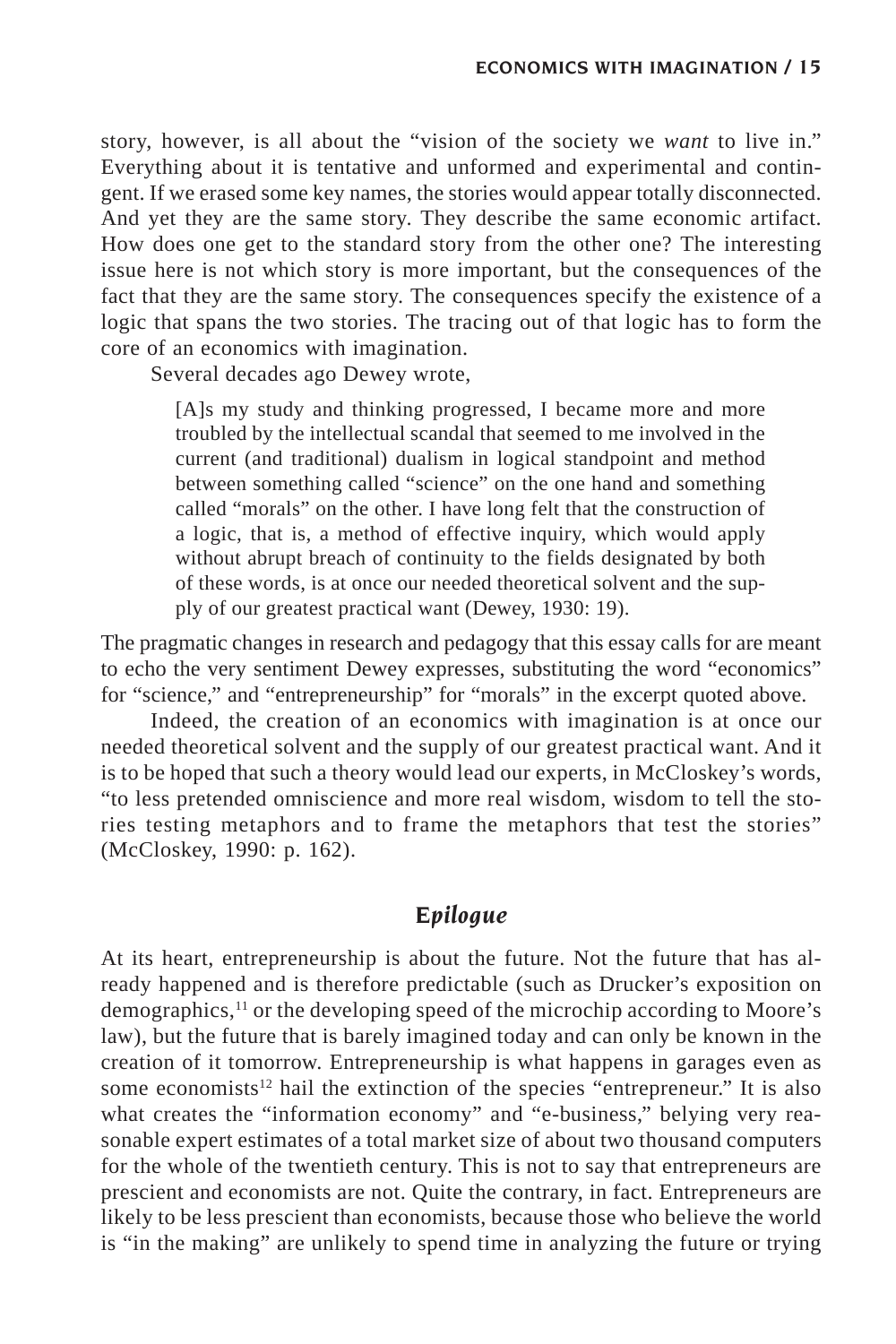to predict it. Instead, the point here is that an economics without entrepreneurship will remain an economics largely incapable of imagination. For it is the task of entrepreneurship to partially discover and fully forge and implement through economic means the vision of a future composed of the diverse aspirations of millions of people to create the society we want to live in from the society we have to live in.

#### *Notes*

1. It is important to note that the charge of limited imagination is levied against economics and not against economists. One has only to read the Richard T. Ely lectures in the *American Economic Review* to refute the latter charge.

2. Emphasis added.

3. Although the term "entrepreneur" is mostly used in the singular in this essay, the arguments can equally well be extended to the entrepreneurial "team."

4. There are, of course, countless variants of this.

5. In a recent interview, Ted Turner, the entrepreneur who created CNN, astonished his interviewer (and several of CNN's own financial reporters) by saying he believed in keeping all his money (except for trivial amounts that he may not even know about) in CNN/Time Warner.

6. It is not very clear why, but the implicit consensus is that they do so mostly for the very squalid cash interpretation put upon the word success that James deplores.

7. This is even more so with entrepreneurs who build substantial companies, but refuse to take them public.

8. (And finally . . .) Unfortunately, the new Austrian theory of entrepreneurship (a la Kirzner) reduces entrepreneurship to any kind of arbitrage and in so doing wipes out most of the crucial questions that have been traditionally posed about entrepreneurship (p. 447).

9. Even in a book such as "When Smart People Fail," which documents the lives of people who have experienced substantial failures, the stories end with their coming out of it to build new lives. Of course, there will no doubt be cases of entrepreneurs undergoing severe psychological trauma and/or committing suicide after one of their enterprises fails. But whether that makes the concept of a "failed entrepreneur" or that of a "successful" one any more useful in a pragmatic sense is extremely doubtful.

10. In 1986, Waterford Crystal acquired Josiah Wedgwood & Sons, but the Wedgwood group survives within Waterford Wedgwood, with about 5,500 people working for it in 1995.

11. Drucker, P. F. (1997)

12. A la J. K. Galbraith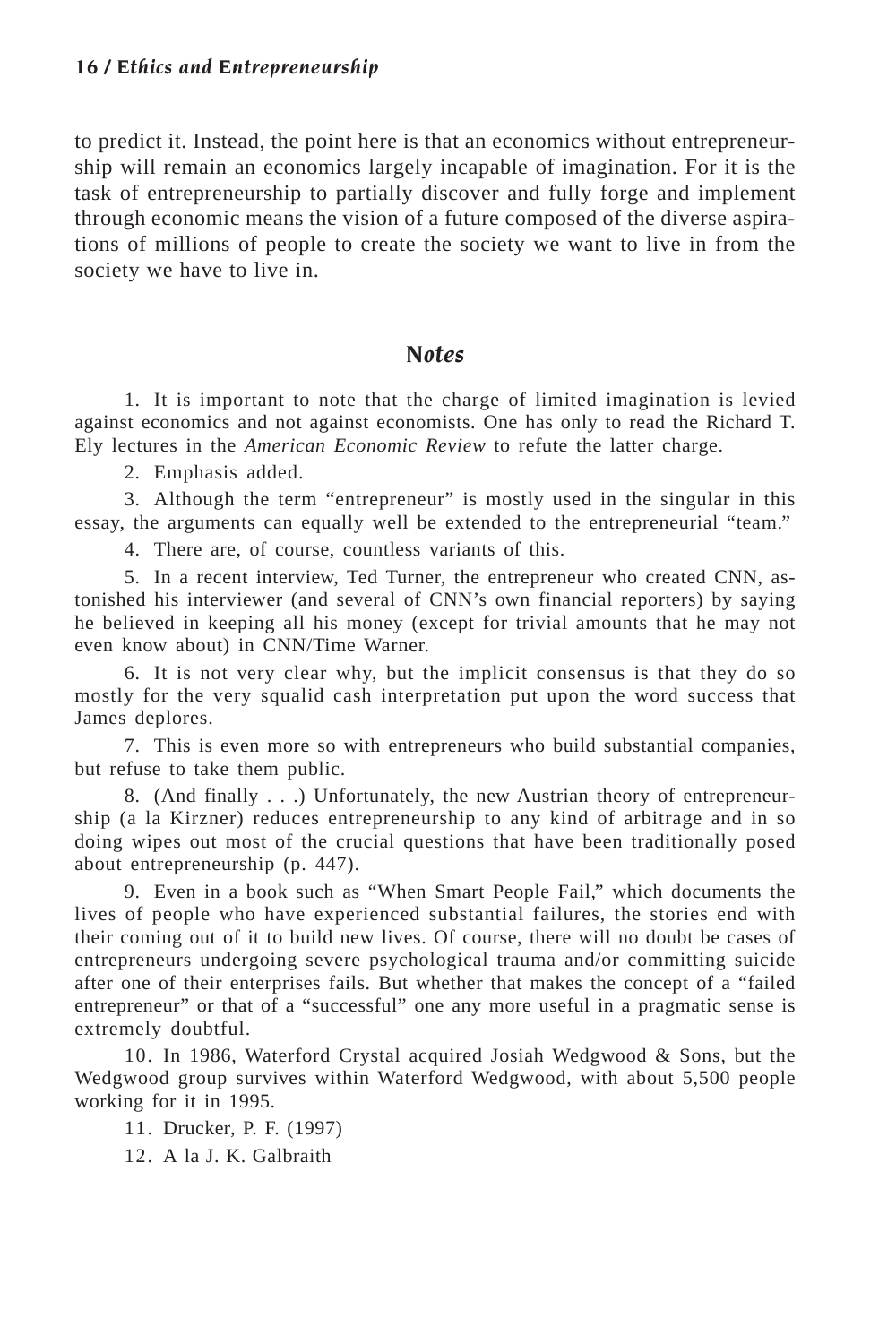### *Bibliography*

- Blaug, M. *Economic Theory In Retrospect.* Cambridge: Cambridge University Press (1996).
- Blomkvist, A. C. "Psychological Aspects of Values and Risks." In *Risk and Society*, edited by L. Sjoberg. London: Allen & Unwin (1987): 6, 89–112.
- Buchanan, J. M., and V. J. Vanberg. "The Market as a Creative Process." *Economics and Philosophy* 7 (1991): 167–186.
- Dewey, J. (1930). "From Absolutism to Experimentalism," in *The Essential Dewey*, Vol. 1, edited by L. A. Hickman and T. M. Alexander. Bloomington, Ind.: Indiana University Press (1930).
- Drucker, P. F. "The Future that Has Already Happened." *Harvard Business Review,* September-October 1997: 20–24.
- Friedman, M. "The Methodology of Positive Economics." In *Appraisal and Criticism in Economics: A Book of Readings*, edited by B. J. Caldwell. Boston: Allen & Unwin (1953).
- Frye, N. *The Educated Imagination.* Bloomington, Ind.: Indiana University Press (1964).
- Galambos, L. "What have CEOs been doing?" *Journal of Economic History* 48, 2 (1988): 243–258.
- Gensler, K. (1987). "Poetry and the Impossible." In *No Way: The Nature of the Impossible*, edited by P. J. Davis and D. Park. New York: W. H. Freeman and Co. (1987): 272–286.
- Gigerenzer, G., and P. M. Todd. *Simple Heuristics That Make Us Smart*. Oxford: Oxford University Press (1999).
- Joas, H. (1996). *The Creativity of Action*. Translated by J. Gaines and P. Keast. Chicago: University of Chicago Press (1996).
- Katz, L. J. *The Bitch-Goddess Success*. New York: Eakins Press (1968).
- Kirchhoff, B. "Entrepreneurship Economics." In *The Portable MBA in Entrepreneurship*, edited by W. D. Bygrave. New York: John Wiley & Sons (1997): 444–474.
- Kirzner, I. M. *Discovery and the Capitalist Process*. Chicago: University of Chicago Press (1985).
- Koehn, N. F. "Josiah Wedgwood and the First Industrial Revolution." In *Creating Modern Capitalism*, edited by T. K. McCraw. Cambridge, Mass.: Harvard University Press (1997).
- Mavrinac, S. C. "AES Honeycomb (A)," *Harvard Business School Case # 9-395- 132*. Boston: HBS Publishing (1994).
- McCloskey, D. N. *If You're So Smart*. Chicago: University of Chicago Press (1990).
- McCraw, T. K. *Creating Modern Capitalism*. Cambridge, Mass.: Harvard University Press (1997).
- Merton, R. *Social Theory and Social Structure*. **GLENCOE**: Free Press (1957).
- Nelson, R. R. "Recent Evolutionary Theorizing About Economic Change." *Journal of Economic Literature* 33, 1 (1995): 48–90.
- Palich, L. E. and D. R. Bagby. "Cognitive Processes: Is the Entrepreneur Different?" *Frontiers of Entrepreneurship Research* (1992): 106–117.